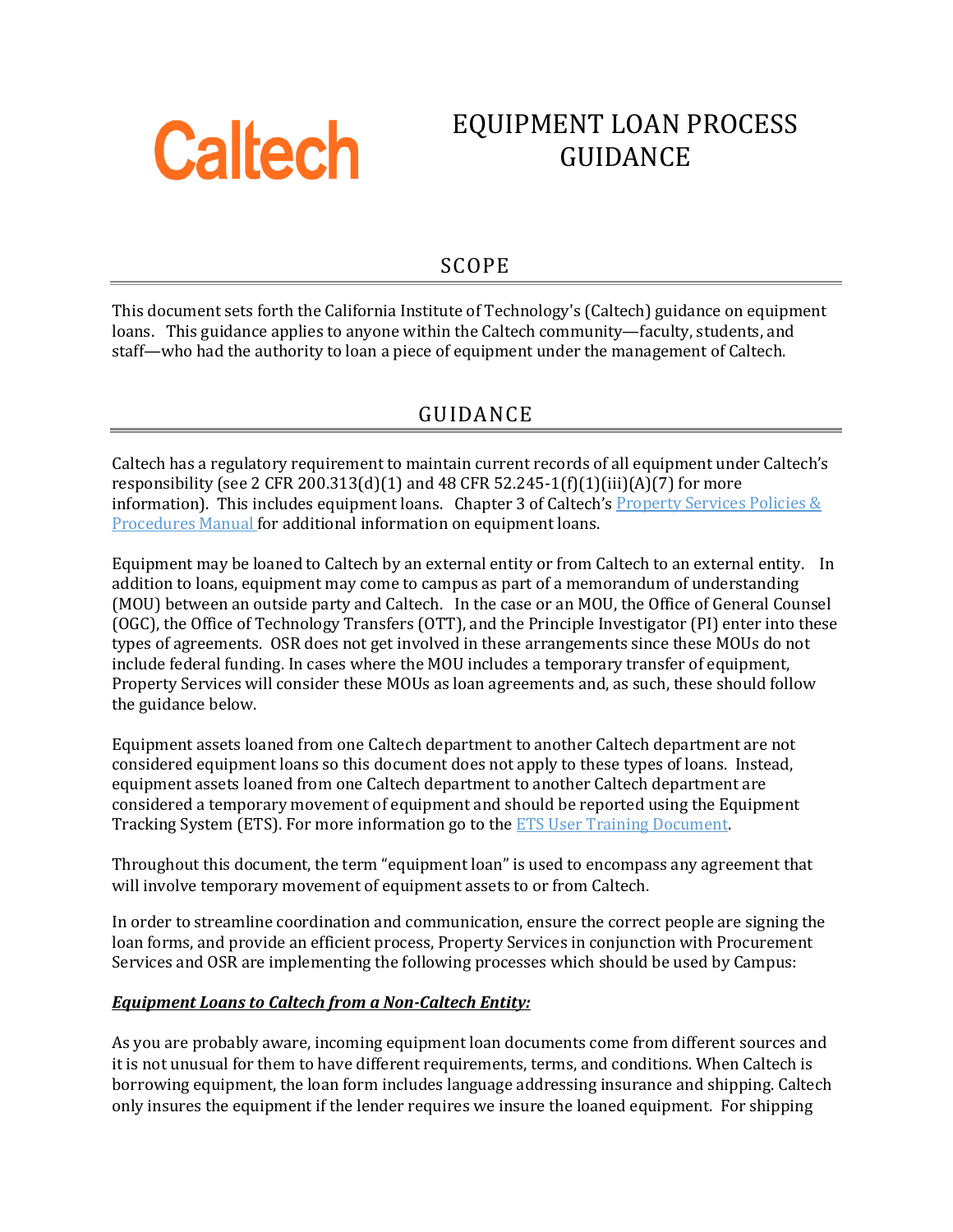and shipping insurance, shipping costs and shipping insurance can be covered by the outside entity or Caltech depending on the loan arrangement or T&Cs of the award for government furnished equipment. Please ensure that insurance, shipping, and shipping insurance are discussed with the lender. The agreed upon terms need to be documented on the loan form.

Divisions should:

- Send all equipment loan forms to Property Services to streamline coordination and communication and to make the process more efficient for the Divisions.
- For equipment loaned to Caltech as part a MOU, provide a copy of the MOU to Property Services so Property Services can take appropriate action and advise the Division if additional information is needed.
- If the entity that Caltech is borrowing the equipment from does not have a form, the Division should use the data enterable PDF, [Property Loan Document -](https://finance.caltech.edu/documents/15093/property_loan_document_-_cit_borrower_data_enterable.pdf) CIT Borrower, available on the Forms page of the Property Services website.

Property Services will:

- Review the terms and conditions (T&Cs) disclosed on the form and work with the appropriate offices to get the necessary signatures.
- Notify the relevant offices of any equipment tracking and property management requirements, etc.
- Coordinate the process of formally accepting the equipment at the beginning of the loan agreement and the return of the equipment of at the end of the loan agreement.

#### *Equipment Loans from Caltech to a Non-Caltech Entity:*

Caltech only insures the equipment if the lender requires we insure the loaned equipment. For shipping and shipping insurance, shipping costs and shipping insurance can be covered by the outside entity or Caltech depending on the loan arrangement or T&Cs of a written agreement. Please ensure that insurance, shipping, and shipping insurance are discussed with the borrower. The agreed upon terms need to be documented on the loan form.

For Caltech equipment that is being loaned to another entity the following applies:

- Divisions should send Property Services information about the equipment that will be loaned via email before committing to loan the equipment.
- Property Services will review the information and inform the Division whether the equipment can be loaned.
- If the equipment can be loaned, the Division should work with the external parties to complete and sign the Caltech data enterable PDF[, Property Loan Document -](https://finance.caltech.edu/documents/15094/property_loan_document_-_cit_lender_data_enterable.pdf) CIT Lender, available on the Forms page of the Property Services website.
- Divisions should provide a copy of the signed loan agreement to Property Services.
- Divisions should not remove the Caltech asset tag from the equipment.
- Divisions should inform Property Services when the equipment is shipped out so Property Services can update property records.
- Divisions should provide copies of shipping documents to Property Services.
- Divisions should inform Property Services when the equipment is returned to campus so that Property Services can update property records.